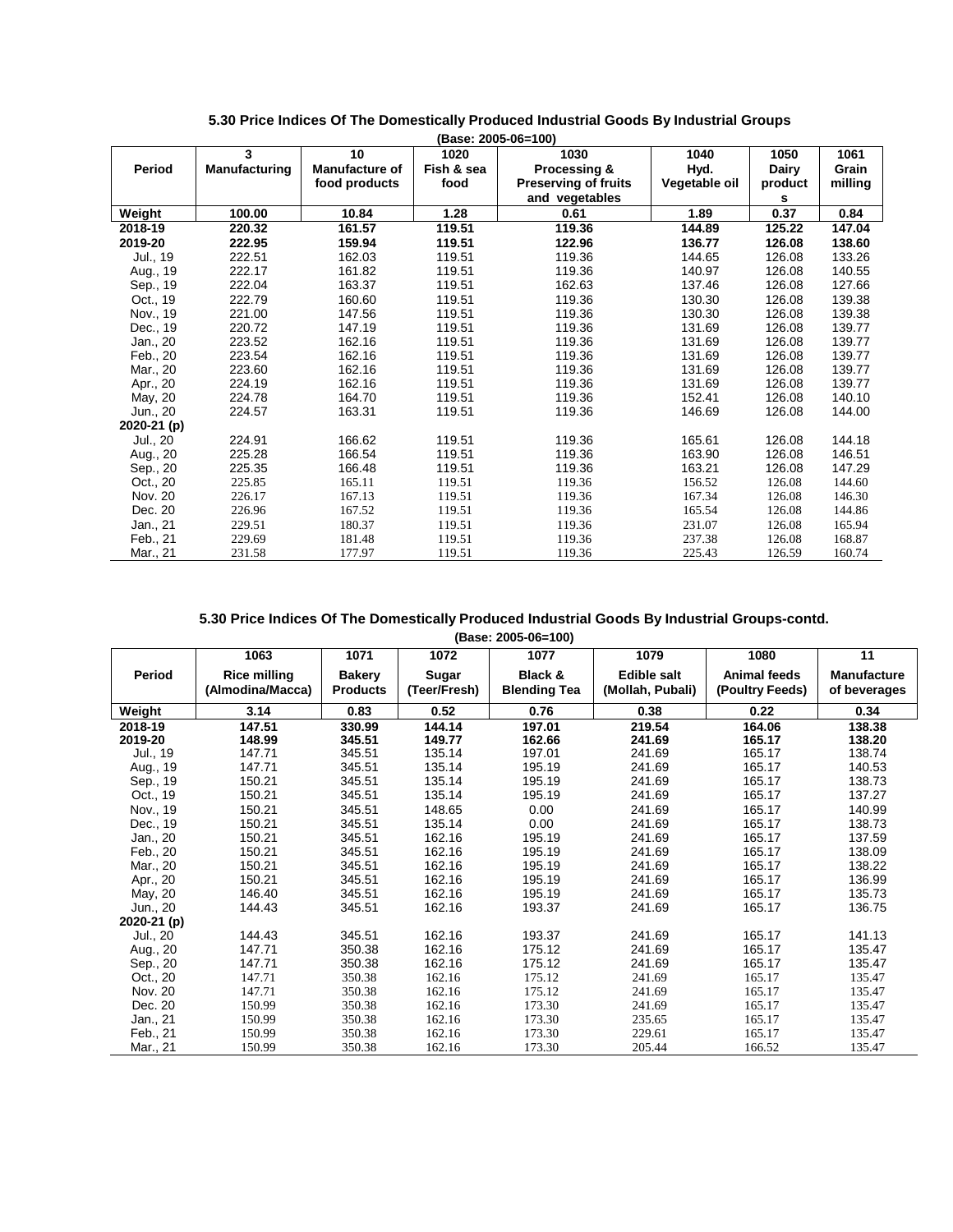|             |                              | (Base: 2005-06=100)         |              |                       |                   |                |
|-------------|------------------------------|-----------------------------|--------------|-----------------------|-------------------|----------------|
|             | 1101                         | 1105                        | 1105         | 12                    | 1200              | 1201           |
| Period      | <b>Spirits &amp; Alcohol</b> | <b>Mineral Water (Pran,</b> | <b>Tiger</b> | <b>Manufacture of</b> | <b>Cigarettes</b> | <b>Biddies</b> |
|             | (Carus Co.)                  | Partex, City Group,         | (250 ml      | tobacco               |                   |                |
|             |                              | Dunkan brothers)            | can)         | products              |                   |                |
| Weight      | 0.01                         | 0.25                        | 0.08         | 2.92                  | 1.54              | 1.38           |
| 2018-19     | 321.11                       | 144.80                      | 95.50        | 594.90                | 655.48            | 527.30         |
| 2019-20     | 314.78                       | 144.80                      | 95.50        | 617.33                | 655.48            | 574.76         |
| Jul., 19    | 333.33                       | 144.80                      | 95.50        | 595.05                | 655.48            | 527.62         |
| Aug., 19    | 394.16                       | 144.80                      | 95.50        | 595.05                | 655.48            | 527.62         |
| Sep., 19    | 332.99                       | 144.80                      | 95.50        | 595.05                | 655.48            | 527.62         |
| Oct., 19    | 283.11                       | 144.80                      | 95.50        | 624.76                | 655.48            | 590.48         |
| Nov., 19    | 409.78                       | 144.80                      | 95.50        | 624.76                | 655.48            | 590.48         |
| Dec., 19    | 332.99                       | 144.80                      | 95.50        | 624.76                | 655.48            | 590.48         |
| Jan., 20    | 294.22                       | 144.80                      | 95.50        | 624.76                | 655.48            | 590.48         |
| Feb., 20    | 311.11                       | 144.80                      | 95.50        | 624.76                | 655.48            | 590.48         |
| Mar., 20    | 315.56                       | 144.80                      | 95.50        | 624.76                | 655.48            | 590.48         |
| Apr., 20    | 273.78                       | 144.80                      | 95.50        | 624.76                | 655.48            | 590.48         |
| May, 20     | 230.80                       | 144.80                      | 95.50        | 624.76                | 655.48            | 590.48         |
| Jun., 20    | 265.53                       | 144.80                      | 95.50        | 624.76                | 655.48            | 590.48         |
| 2020-21 (p) |                              |                             |              |                       |                   |                |
| Jul., 20    | 458.20                       | 144.80                      | 90.01        | 624.76                | 655.48            | 590.48         |
| Aug., 20    | 265.78                       | 144.80                      | 90.01        | 643.67                | 655.48            | 630.48         |
| Sep., 20    | 265.78                       | 144.80                      | 90.01        | 643.67                | 655.48            | 630.48         |
| Oct., 20    | 265.78                       | 144.80                      | 90.01        | 643.67                | 655.48            | 630.48         |
| Nov. 20     | 265.78                       | 144.80                      | 90.01        | 643.67                | 655.48            | 630.48         |
| Dec. 20     | 265.78                       | 144.80                      | 90.01        | 669.77                | 655.48            | 685.71         |
| Jan., 21    | 265.78                       | 144.80                      | 90.01        | 669.77                | 655.48            | 685.71         |
| Feb., 21    | 265.78                       | 144.80                      | 90.01        | 669.77                | 655.48            | 685.71         |
| Mar., 21    | 265.78                       |                             | 144.80       | 90.01                 | 655.48            | 685.71         |

#### **5.30 Price Indices Of The Domestically Produced Industrial Goods By Industrial Groups-contd. (Base: 2005-06=100)**

|             | 13                 | 1311                                 | 1312              | 1313        | 1312             | 1314           | 1315            |
|-------------|--------------------|--------------------------------------|-------------------|-------------|------------------|----------------|-----------------|
| Period      | <b>Manufacture</b> | <b>Preparation &amp; Spinning of</b> | <b>Weaving of</b> | Dyeing,     | Silk &           | Jute           | <b>Handloom</b> |
|             | of textile         | <b>Cotton Textile fibers</b>         | <b>Textiles</b>   | bleaching & | <b>Synthetic</b> | <b>Textile</b> | <b>Textile</b>  |
|             |                    | (Medinipur Tex.)                     |                   | finishing   |                  |                |                 |
| Weight      | 14.07              | 3.35                                 | 3.87              | 2.45        | 0.97             | 2.23           | 1.20            |
| 2018-19     | 274.18             | 267.86                               | 426.52            | 69.75       | 382.59           | 268.15         | 141.26          |
| 2019-20     | 274.41             | 262.09                               | 426.82            | 60.98       | 383.39           | 287.04         | 141.26          |
| Jul., 19    | 277.23             | 262.09                               | 426.82            | 60.98       | 383.39           | 304.83         | 141.26          |
| Aug., 19    | 275.80             | 262.09                               | 426.82            | 60.98       | 383.39           | 295.82         | 141.26          |
| Sep., 19    | 272.59             | 262.09                               | 426.82            | 60.98       | 383.39           | 275.60         | 141.26          |
| Oct., 19    | 270.36             | 262.09                               | 426.82            | 60.98       | 383.39           | 261.48         | 141.26          |
| Nov., 19    | 267.17             | 262.09                               | 426.82            | 60.98       | 383.39           | 241.35         | 141.26          |
| Dec., 19    | 265.40             | 262.09                               | 426.82            | 60.98       | 383.39           | 230.21         | 141.26          |
| Jan., 20    | 275.30             | 262.09                               | 426.82            | 60.98       | 383.39           | 292.69         | 141.26          |
| Feb., 20    | 275.36             | 262.09                               | 426.82            | 60.98       | 383.39           | 293.09         | 141.26          |
| Mar., 20    | 275.67             | 262.09                               | 426.82            | 60.98       | 383.39           | 295.03         | 141.26          |
| Apr., 20    | 279.30             | 262.09                               | 426.82            | 60.98       | 383.39           | 317.93         | 141.26          |
| May, 20     | 279.30             | 262.09                               | 426.82            | 60.98       | 383.39           | 317.93         | 141.26          |
| Jun., 20    | 279.39             | 262.09                               | 426.82            | 60.98       | 383.39           | 318.48         | 141.26          |
| 2020-21 (p) |                    |                                      |                   |             |                  |                |                 |
| Jul., 20    | 278.97             | 262.09                               | 426.82            | 60.98       | 383.39           | 315.84         | 141.26          |
| Aug., 20    | 279.94             | 262.09                               | 426.82            | 63.86       | 383.39           | 318.77         | 141.26          |
| Sep., 20    | 280.41             | 262.09                               | 426.82            | 63.86       | 383.39           | 321.74         | 141.26          |
| Oct., 20    | 282.31             | 262.09                               | 426.82            | 63.86       | 349.96           | 348.33         | 141.26          |
| Nov. 20     | 282.45             | 262.09                               | 426.82            | 63.86       | 349.96           | 349.21         | 141.26          |
| Dec. 20     | 282.45             | 262.09                               | 426.82            | 63.86       | 349.96           | 349.21         | 141.26          |
| Jan., 21    | 287.56             | 262.09                               | 426.82            | 63.86       | 349.96           | 381.47         | 141.26          |
| Feb., 21    | 287.56             | 262.09                               | 426.82            | 63.86       | 349.96           | 381.47         | 141.26          |
| Mar., 21    | 287.56             | 262.09                               | 426.82            | 63.86       | 349.96           | 381.47         | 141.26          |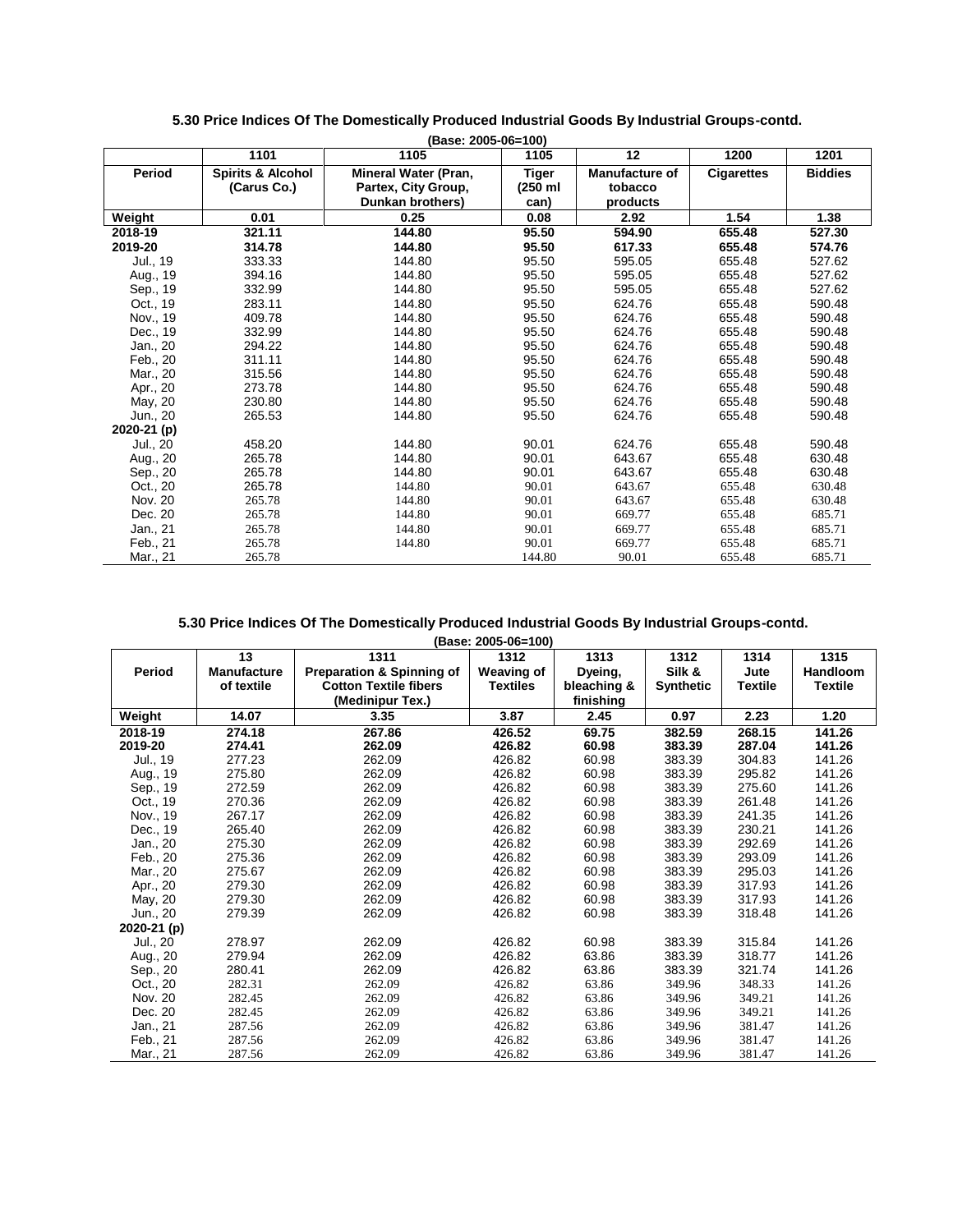| Period      | 14<br>Mfg. of<br>wearing<br>apperal | 1410<br>Wearing<br>Apperal | 1430<br>Knittwear | 15<br><b>Manufacture of</b><br>leather and<br>related products | 1511<br>Tanning &<br><b>Finishing</b><br>Leather: | 1512<br>Mfg.of<br>luggage,<br>handbags etc | 1520<br><b>Leather Footwear</b><br>(shoe & Sandle) |
|-------------|-------------------------------------|----------------------------|-------------------|----------------------------------------------------------------|---------------------------------------------------|--------------------------------------------|----------------------------------------------------|
| Weight      | 34.84                               | 16.96                      | 17.88             | 4.40                                                           | 1.84                                              | 1.10                                       | 1.46                                               |
| 2018-19     | 207.51                              | 115.76                     | 294.53            | 272.63                                                         | 151.82                                            | 249.30                                     | 442.46                                             |
| 2019-20     | 211.12                              | 115.85                     | 301.48            | 274.65                                                         | 139.69                                            | 277.67                                     | 442.46                                             |
| Jul., 19    | 211.00                              | 115.61                     | 301.48            | 276.03                                                         | 143.00                                            | 277.67                                     | 442.46                                             |
| Aug., 19    | 211.00                              | 115.61                     | 301.48            | 273.86                                                         | 137.81                                            | 277.67                                     | 442.46                                             |
| Sep., 19    | 211.00                              | 115.61                     | 301.48            | 273.82                                                         | 137.70                                            | 277.67                                     | 442.46                                             |
| Oct., 19    | 211.13                              | 115.87                     | 301.48            | 274.30                                                         | 138.85                                            | 277.67                                     | 442.46                                             |
| Nov., 19    | 211.13                              | 115.87                     | 301.48            | 274.30                                                         | 138.85                                            | 277.67                                     | 442.46                                             |
| Dec., 19    | 211.13                              | 115.87                     | 301.48            | 274.78                                                         | 140.00                                            | 277.67                                     | 442.46                                             |
| Jan., 20    | 211.13                              | 115.87                     | 301.48            | 274.62                                                         | 139.61                                            | 277.67                                     | 442.46                                             |
| Feb., 20    | 211.13                              | 115.87                     | 301.48            | 274.84                                                         | 140.15                                            | 277.67                                     | 442.46                                             |
| Mar., 20    | 211.13                              | 115.87                     | 301.48            | 275.12                                                         | 140.81                                            | 277.67                                     | 442.46                                             |
| Apr., 20    | 211.13                              | 115.87                     | 301.48            | 275.12                                                         | 140.81                                            | 277.67                                     | 442.46                                             |
| May, 20     | 211.26                              | 116.14                     | 301.48            | 274.41                                                         | 139.11                                            | 277.67                                     | 442.46                                             |
| Jun., 20    | 211.26                              | 116.14                     | 301.48            | 274.59                                                         | 139.55                                            | 277.67                                     | 442.46                                             |
| 2020-21 (p) |                                     |                            |                   |                                                                |                                                   |                                            |                                                    |
| Jul., 20    | 211.26                              | 116.14                     | 301.48            | 282.77                                                         | 159.11                                            | 277.67                                     | 442.46                                             |
| Aug., 20    | 211.26                              | 116.14                     | 301.48            | 282.05                                                         | 157.40                                            | 277.67                                     | 442.46                                             |
| Sep., 20    | 211.26                              | 116.14                     | 301.48            | 281.78                                                         | 156.76                                            | 277.67                                     | 442.46                                             |
| Oct., 20    | 211.26                              | 116.14                     | 301.48            | 280.68                                                         | 154.11                                            | 277.67                                     | 442.46                                             |
| Nov. 20     | 211.26                              | 116.14                     | 301.48            | 279.26                                                         | 150.70                                            | 277.67                                     | 442.46                                             |
| Dec. 20     | 211.26                              | 116.14                     | 301.48            | 280.51                                                         | 153.71                                            | 277.67                                     | 442.46                                             |
| Jan., 21    | 211.26                              | 116.14                     | 301.48            | 283.18                                                         | 160.08                                            | 277.67                                     | 442.46                                             |
| Feb., 21    | 211.26                              | 116.14                     | 301.48            | 285.83                                                         | 166.42                                            | 277.67                                     | 442.46                                             |
| Mar., 21    | 211.26                              | 116.14                     | 301.48            | 294.35                                                         | 191.66                                            | 269.52                                     | 442.46                                             |

**5.30 Price Indices Of The Domestically Produced Industrial Goods By Industrial Groups-contd. (Base: 2005-06=100)**

|               | 16                | 1629            | (Paov. Luvu vu-Tuu)<br>17 | 1701      | 1709            | 18                  | 1811            |
|---------------|-------------------|-----------------|---------------------------|-----------|-----------------|---------------------|-----------------|
| <b>Period</b> | Manufacture of    | Particle board/ | Manufacture of            | Pulp,     | <b>Articles</b> | <b>Printing and</b> | <b>Printing</b> |
|               | wood and products | plywood         | Paper and                 | Paper &   | made of         | reproduction of     | of              |
|               | of wood and cork  |                 | paper products            | newsprint | paper           | recorded media      | Newspap         |
|               |                   |                 |                           |           |                 |                     | er              |
| Weight        | 0.33              | 0.33            | 0.33                      | 0.15      | 0.18            | 1.83                | 1.83            |
| 2018-19       | 105.36            | 105.36          | 126.12                    | 137.36    | 116.75          | 267.44              | 267.44          |
| 2019-20       | 105.36            | 105.36          | 126.12                    | 137.36    | 116.75          | 264.11              | 264.11          |
| Jul., 19      | 105.36            | 105.36          | 126.12                    | 137.36    | 116.75          | 268.27              | 268.27          |
| Aug., 19      | 105.36            | 105.36          | 126.12                    | 137.36    | 116.75          | 268.27              | 268.27          |
| Sep., 19      | 105.36            | 105.36          | 126.12                    | 137.36    | 116.75          | 263.27              | 263.27          |
| Oct., 19      | 105.36            | 105.36          | 126.12                    | 137.36    | 116.75          | 263.27              | 263.27          |
| Nov., 19      | 105.36            | 105.36          | 126.12                    | 137.36    | 116.75          | 263.27              | 263.27          |
| Dec., 19      | 105.36            | 105.36          | 126.12                    | 137.36    | 116.75          | 263.27              | 263.27          |
| Jan., 20      | 105.36            | 105.36          | 126.12                    | 137.36    | 116.75          | 263.27              | 263.27          |
| Feb., 20      | 105.36            | 105.36          | 126.12                    | 137.36    | 116.75          | 263.27              | 263.27          |
| Mar., 20      | 105.36            | 105.36          | 126.12                    | 137.36    | 116.75          | 263.27              | 263.27          |
| Apr., 20      | 105.36            | 105.36          | 126.12                    | 137.36    | 116.75          | 263.27              | 263.27          |
| May, 20       | 105.36            | 105.36          | 126.12                    | 137.36    | 116.75          | 263.27              | 263.27          |
| Jun., 20      | 105.36            | 105.36          | 126.12                    | 137.36    | 116.75          | 263.27              | 263.27          |
| 2020-21 (p)   |                   |                 |                           |           |                 |                     |                 |
| Jul., 20      | 105.36            | 105.36          | 126.12                    | 137.36    | 116.75          | 265.27              | 265.27          |
| Aug., 20      | 105.36            | 105.36          | 128.38                    | 142.34    | 116.75          | 265.27              | 265.27          |
| Sep., 20      | 105.36            | 105.36          | 128.38                    | 142.34    | 116.75          | 265.27              | 265.27          |
| Oct., 20      | 105.36            | 105.36          | 128.38                    | 142.34    | 116.75          | 265.27              | 265.27          |
| Nov. 20       | 105.36            | 105.36          | 128.38                    | 142.34    | 116.75          | 265.25              | 265.25          |
| Dec. 20       | 105.36            | 105.36          | 128.38                    | 142.34    | 116.75          | 265.27              | 265.27          |
| Jan., 21      | 105.36            | 105.36          | 128.38                    | 142.34    | 116.75          | 265.27              | 265.27          |
| Feb., 21      | 105.36            | 105.36          | 128.38                    | 142.34    | 116.75          | 265.27              | 265.27          |
| Mar., 21      | 105.36            | 105.36          | 128.38                    | 142.34    | 116.75          | 265.27              | 265.27          |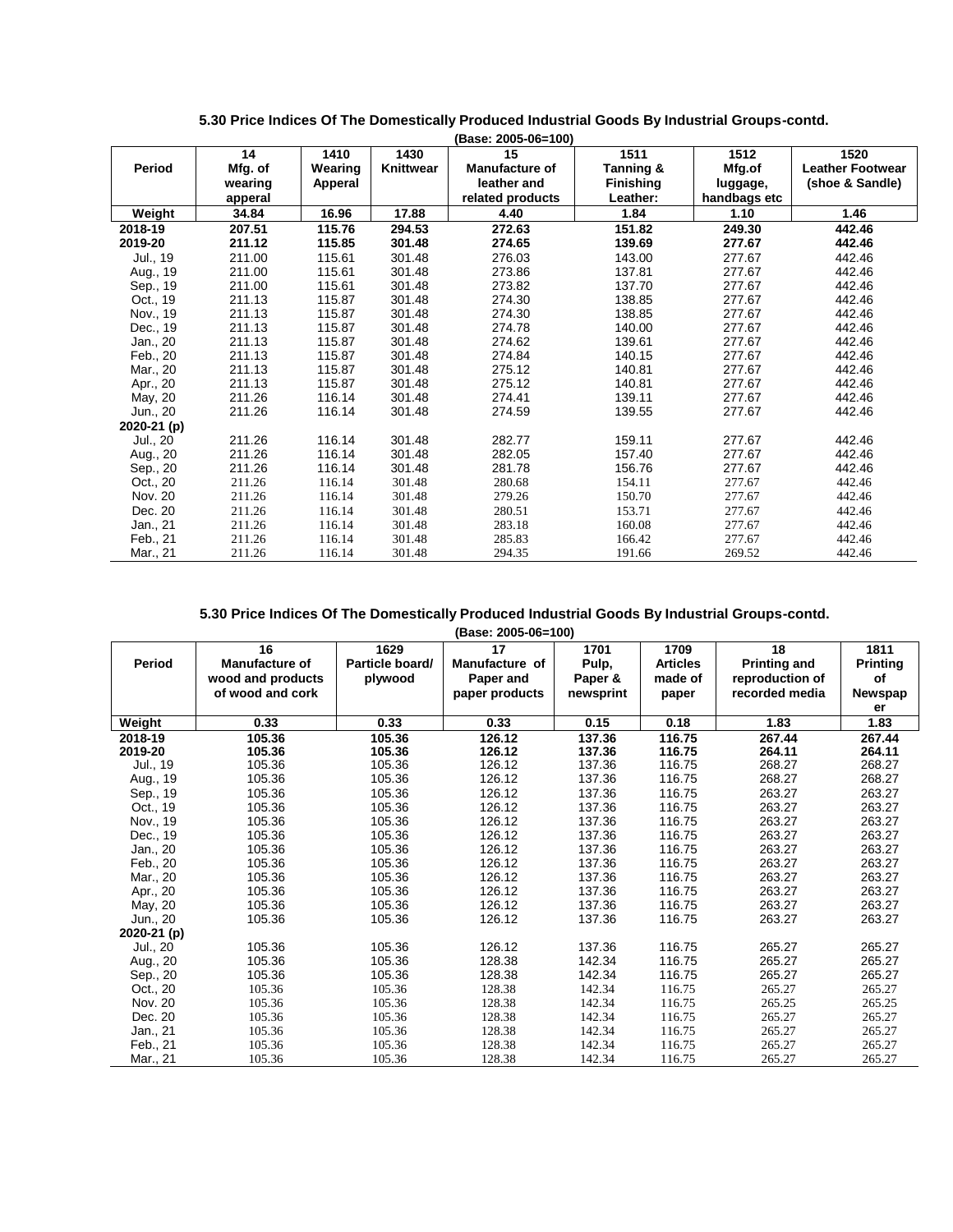|             |                            |                  | (Base: 2005-06=100) |                   |          |                   |                 |
|-------------|----------------------------|------------------|---------------------|-------------------|----------|-------------------|-----------------|
|             | 19                         | 1920             | 20                  | 2011              | 2012     | 2022              | 2023            |
| Period      | <b>Manufacture of coke</b> | Misc.            | Manufacture of      | <b>Compressed</b> | Fertiliz | <b>Paints and</b> | <b>Perfumes</b> |
|             | and refined                | <b>Petroleum</b> | chemicals and       | liquidified gas   | er       | varnishes         | and             |
|             | petroleum products         | products         | chemical products   |                   |          |                   | cosmetics       |
| Weight      | 1.24                       | 1.24             | 3.67                | 0.82              | 1.87     | 0.17              | 0.35            |
| 2018-19     | 203.62                     | 203.62           | 202.99              | 117.32            | 283.85   | 137.77            | 154.57          |
| 2019-20     | 207.53                     | 207.53           | 210.26              | 156.19            | 282.58   | 101.81            | 159.41          |
| Jul., 19    | 203.62                     | 203.62           | 210.93              | 156.81            | 284.54   | 101.81            | 154.57          |
| Aug., 19    | 203.62                     | 203.62           | 210.33              | 156.81            | 283.36   | 101.81            | 154.57          |
| Sep., 19    | 203.62                     | 203.62           | 210.33              | 156.81            | 283.36   | 101.81            | 154.57          |
| Oct., 19    | 208.84                     | 208.84           | 210.95              | 156.81            | 283.36   | 101.81            | 161.03          |
| Nov., 19    | 208.84                     | 208.84           | 210.95              | 156.81            | 283.36   | 101.81            | 161.03          |
| Dec., 19    | 208.84                     | 208.84           | 210.97              | 156.81            | 283.36   | 101.81            | 161.03          |
| Jan., 20    | 208.84                     | 208.84           | 210.97              | 156.81            | 283.36   | 101.81            | 161.03          |
| Feb., 20    | 208.84                     | 208.84           | 210.97              | 156.81            | 283.36   | 101.81            | 161.03          |
| Mar., 20    | 208.84                     | 208.84           | 210.97              | 156.81            | 283.36   | 101.81            | 161.03          |
| Apr., 20    | 208.84                     | 208.84           | 210.97              | 156.81            | 283.36   | 101.81            | 161.03          |
| May, 20     | 208.84                     | 208.84           | 208.27              | 156.81            | 278.06   | 101.81            | 161.03          |
| Jun., 20    | 208.84                     | 208.84           | 206.57              | 149.32            | 278.06   | 101.81            | 161.03          |
| 2020-21 (p) |                            |                  |                     |                   |          |                   |                 |
| Jul., 20    | 208.84                     | 208.84           | 207.07              | 149.35            | 278.06   | 103.40            | 165.22          |
| Aug., 20    | 208.84                     | 208.84           | 201.70              | 124.46            | 278.06   | 107.91            | 165.22          |
| Sep., 20    | 208.84                     | 208.84           | 201.78              | 124.46            | 278.06   | 109.63            | 165.22          |
| Oct., 20    | 208.84                     | 208.84           | 201.76              | 124.46            | 278.06   | 109.18            | 165.22          |
| Nov. 20     | 208.84                     | 208.84           | 201.65              | 124.46            | 278.06   | 106.75            | 165.22          |
| Dec. 20     | 208.84                     | 208.84           | 201.56              | 124.46            | 278.06   | 104.85            | 165.22          |
| Jan., 21    | 208.84                     | 208.84           | 201.59              | 124.46            | 278.06   | 105.46            | 165.08          |
| Feb., 21    | 208.84                     | 208.84           | 201.47              | 124.46            | 278.06   | 102.77            | 165.08          |
| Mar., 21    | 208.84                     | 208.84           | 201.52              | 124.46            | 278.06   | 104.12            | 165.22          |

#### **5.30 Price Indices Of The Domestically Produced Industrial Goods By Industrial Groups-contd.**

|                    |            |                |                            | (Base: 2005-06=100)    |                       |              |                 |
|--------------------|------------|----------------|----------------------------|------------------------|-----------------------|--------------|-----------------|
|                    | 2023       | 2031           | 21                         | 2100                   | 22                    | 2211         | 2219            |
| Period             | Soaps &    | <b>Matches</b> | <b>Manufacture of</b>      | <b>Pharmaceuticals</b> | <b>Manufacture of</b> | <b>Tyres</b> | Rubber          |
|                    | detergents |                | <b>Pharmaceuticals and</b> | /Allopathic            | rubber and            | and          | footwear/other  |
|                    |            |                | medicinal chemical         | drugs and              | plastic               | <b>Tubes</b> | rubber products |
|                    |            |                |                            | medicine               | products              |              |                 |
| Weight             | 0.40       | 0.06           | 8.23                       | 8.23                   | 1.56                  | 0.13         | 0.27            |
| 2018-19            | 85.08      | 107.04         | 158.60                     | 158.60                 | 44.73                 | 137.53       | 178.26          |
| 2019-20            | 88.88      | 108.62         | 160.29                     | 160.29                 | 45.60                 | 140.11       | 183.06          |
| Jul., 19           | 88.78      | 108.62         | 160.29                     | 160.29                 | 45.05                 | 138.56       | 180.36          |
| Aug., 19           | 88.78      | 108.62         | 160.29                     | 160.29                 | 45.11                 | 139.27       | 180.36          |
| Sep., 19           | 88.78      | 108.62         | 160.29                     | 160.29                 | 45.19                 | 139.60       | 180.66          |
| Oct., 19           | 88.78      | 108.62         | 160.29                     | 160.29                 | 45.14                 | 139.76       | 180.66          |
| Nov., 19           | 88.78      | 108.62         | 160.29                     | 160.29                 | 45.14                 | 139.76       | 180.66          |
| Dec., 19           | 88.98      | 108.62         | 160.29                     | 160.29                 | 45.21                 | 140.63       | 180.66          |
| Jan., 20           | 88.98      | 108.62         | 160.29                     | 160.29                 | 45.21                 | 140.63       | 180.66          |
| Feb., 20           | 88.98      | 108.62         | 160.29                     | 160.29                 | 45.21                 | 140.63       | 180.66          |
| Mar., 20           | 88.98      | 108.62         | 160.29                     | 160.29                 | 45.21                 | 140.63       | 180.66          |
| Apr., 20           | 88.98      | 108.62         | 160.29                     | 160.29                 | 45.21                 | 140.63       | 180.66          |
| May, 20            | 88.98      | 108.62         | 160.29                     | 160.29                 | 47.89                 | 140.63       | 196.15          |
| Jun., 20           | 88.78      | 108.62         | 160.29                     | 160.29                 | 47.63                 | 140.63       | 194.60          |
| 2020-21            |            |                |                            |                        |                       |              |                 |
| $\sim$<br>Jul., 20 | 88.98      | 108.62         | 160.29                     | 160.29                 | 47.39                 | 140.63       | 194.60          |
| Aug., 20           | 88.78      | 108.62         | 160.18                     | 160.18                 | 47.52                 | 140.63       | 195.38          |
| Sep., 20           | 88.78      | 108.62         | 160.29                     | 160.29                 | 47.52                 | 140.63       | 195.38          |
| Oct., 20           | 88.78      | 108.62         | 160.29                     | 160.29                 | 47.50                 | 140.63       | 195.38          |
| Nov. 20            | 88.78      | 108.62         | 160.29                     | 160.29                 | 47.48                 | 140.63       | 195.38          |
| Dec. 20            | 88.78      | 108.62         | 159.65                     | 159.65                 | 47.45                 | 140.63       | 195.38          |
| Jan., 21           | 88.98      | 108.62         | 159.65                     | 159.65                 | 47.19                 | 137.54       | 195.38          |
| Feb., 21           | 88.98      | 108.62         | 159.65                     | 159.65                 | 46.93                 | 134.46       | 195.38          |
| Mar., 21           | 88.78      | 108.62         | 159.65                     | 159.65                 | 159.63                | 132.41       | 195.38          |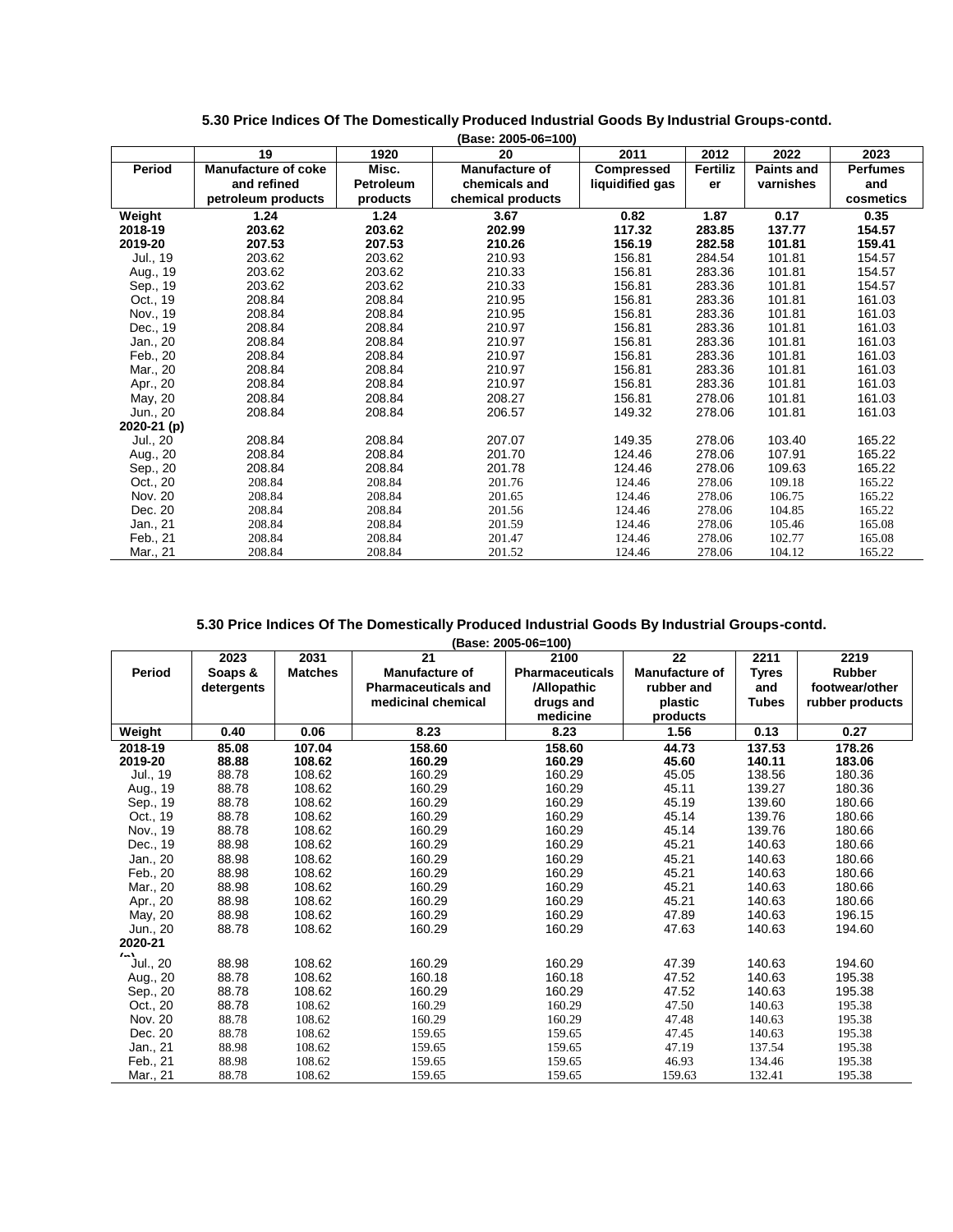|                    |                                                               |                                       | (Base: 2005-06=100)                                            |                               |                            |                |                  |
|--------------------|---------------------------------------------------------------|---------------------------------------|----------------------------------------------------------------|-------------------------------|----------------------------|----------------|------------------|
|                    | 2220                                                          | 2221                                  | 23                                                             | 2310                          | 2391                       | 2392           | 2393             |
| Period             | P.V.C products/plastic<br>products (RFL, National<br>Polimar) | <b>Malamine</b><br>(Sharif/Bangladesh | <b>Manufacture of other</b><br>non-metalic mineral<br>products | <b>Glass Sheet</b><br>(Nasir) | <b>Kitchen</b><br>utensils | Tiles<br>(RAK) | Ceramic<br>(RAK) |
| Weight             | 1.12                                                          | 0.04                                  | 7.12                                                           | 0.14                          | 1.05                       | 0.02           | 0.18             |
| 2018-19<br>2019-20 | 0.16                                                          | 89.85                                 | 158.95                                                         |                               | 123.75                     | 125.63         | 115.98           |
|                    |                                                               |                                       |                                                                |                               |                            |                |                  |
|                    | 0.16                                                          | 82.97                                 | 160.14                                                         | 237.04                        | 125.57                     | 135.00         | 117.74           |
| Jul., 19           | 0.16                                                          | 84.86                                 | 159.30                                                         | 237.04                        | 125.57                     | 135.00         | 117.74           |
| Aug., 19           | 0.16                                                          | 84.86                                 | 159.30                                                         | 237.04                        | 125.57                     | 135.00         | 117.74           |
| Sep., 19           | 0.16                                                          | 84.86                                 | 159.30                                                         | 237.04                        | 125.57                     | 135.00         | 117.74           |
| Oct., 19           | 0.16                                                          | 82.35                                 | 159.30                                                         | 237.04                        | 125.57                     | 135.00         | 117.74           |
| Nov., 19           | 0.16                                                          | 82.35                                 | 159.30                                                         | 237.04                        | 125.57                     | 135.00         | 117.74           |
| Dec., 19           | 0.16                                                          | 82.35                                 | 159.30                                                         | 237.04                        | 125.57                     | 135.00         | 117.74           |
| Jan., 20           | 0.16                                                          | 82.35                                 | 159.30                                                         | 237.04                        | 125.57                     | 135.00         | 117.74           |
| Feb., 20           | 0.16                                                          | 82.35                                 | 159.30                                                         | 237.04                        | 125.57                     | 135.00         | 117.74           |
| Mar., 20           | 0.16                                                          | 82.35                                 | 159.30                                                         | 237.04                        | 125.57                     | 135.00         | 117.74           |
| Apr., 20           | 0.16                                                          | 82.35                                 | 159.30                                                         | 237.04                        | 125.57                     | 135.00         | 117.74           |
| May, 20            | 0.16                                                          | 82.35                                 | 164.33                                                         | 237.04                        | 125.57                     | 135.00         | 117.74           |
| Jun., 20           | 0.16                                                          | 82.35                                 | 164.33                                                         | 237.04                        | 125.57                     | 135.00         | 117.74           |
| 2020-21 (p)        |                                                               |                                       |                                                                |                               |                            |                |                  |
| Jul., 20           | 0.16                                                          | 73.04                                 | 159.30                                                         | 237.04                        | 125.57                     | 135.00         | 117.74           |
| Aug., 20           | 0.16                                                          | 73.04                                 | 160.46                                                         | 296.30                        | 125.57                     | 135.00         | 117.74           |
| Sep., 20           | 0.16                                                          | 73.04                                 | 160.46                                                         | 296.30                        | 125.57                     | 135.00         | 117.74           |
| Oct., 20           | 0.16                                                          | 72.23                                 | 160.56                                                         | 301.23                        | 125.57                     | 135.00         | 117.74           |
| Nov. 20            | 0.16                                                          | 71.42                                 | 160.66                                                         | 306.17                        | 125.57                     | 135.00         | 117.74           |
| Dec. 20            | 0.16                                                          | 70.16                                 | 160.66                                                         | 306.17                        | 125.57                     | 135.00         | 117.74           |
| Jan., 21           | 0.16                                                          | 70.16                                 | 160.66                                                         | 306.17                        | 125.57                     | 135.00         | 117.74           |
| Feb., 21           | 0.16                                                          | 70.16                                 | 160.07                                                         | 276.54                        | 125.57                     | 135.00         | 117.74           |
| Mar., 21           | 0.16                                                          | 66.91                                 | 162.34                                                         | 306.17                        | 125.57                     | 135.00         | 117.74           |

### **5.30 Price Indices Of The Domestically Produced Industrial Goods By Industrial Groups-contd.**

**(Base: 2005-06=100)**

|             | 2394          | 2397                 | 24                    | 2410   | 25                               | 2511              | 2599          |
|-------------|---------------|----------------------|-----------------------|--------|----------------------------------|-------------------|---------------|
| Period      | <b>Cement</b> | <b>Bricks (New</b>   | <b>Manufacture of</b> | Iron & | <b>Manufacture of fabricated</b> | <b>Structural</b> | <b>Utensi</b> |
|             | (Chatak       | <b>National/Auto</b> | basic metals          | steel  | metal products except            | metal             | Is            |
|             | Cement)       | Bricks)              |                       | mills  | machinery                        | products          |               |
| Weight      | 3.57          | 2.15                 | 3.15                  | 0.51   | 2.32                             | 1.56              | 0.20          |
| 2018-19     | 130.53        | 222.22               | 258.62                | 121.77 | 201.62                           | 218.77            | 240.02        |
| 2019-20     | 132.21        | 222.22               | 260.92                | 119.94 | 200.82                           | 218.77            | 232.74        |
| Jul., 19    | 130.53        | 222.22               | 245.61                | 116.59 | 200.82                           | 218.77            | 232.74        |
| Aug., 19    | 130.53        | 222.22               | 245.61                | 116.59 | 200.82                           | 218.77            | 232.74        |
| Sep., 19    | 130.53        | 222.22               | 252.50                | 120.18 | 200.82                           | 218.77            | 232.74        |
| Oct., 19    | 130.53        | 222.22               | 264.19                | 122.69 | 200.82                           | 218.77            | 232.74        |
| Nov., 19    | 130.53        | 222.22               | 264.19                | 122.69 | 200.82                           | 218.77            | 232.74        |
| Dec., 19    | 130.53        | 222.22               | 264.19                | 122.69 | 200.82                           | 218.77            | 232.74        |
| Jan., 20    | 130.53        | 222.22               | 264.19                | 122.69 | 200.82                           | 218.77            | 232.74        |
| Feb., 20    | 130.53        | 222.22               | 264.19                | 122.69 | 200.82                           | 218.77            | 232.74        |
| Mar., 20    | 130.53        | 222.22               | 264.19                | 122.69 | 200.82                           | 218.77            | 232.74        |
| Apr., 20    | 130.53        | 222.22               | 267.40                | 116.59 | 200.82                           | 218.77            | 232.74        |
| May, 20     | 140.57        | 222.22               | 267.40                | 116.59 | 200.82                           | 218.77            | 232.74        |
| Jun., 20    | 140.57        | 222.22               | 267.40                | 116.59 | 200.82                           | 218.77            | 232.74        |
| 2020-21 (p) |               |                      |                       |        |                                  |                   |               |
| Jul., 20    | 130.53        | 222.22               | 267.40                | 116.59 | 200.82                           | 218.77            | 232.74        |
| Aug., 20    | 130.53        | 222.22               | 263.19                | 109.49 | 200.82                           | 218.77            | 232.74        |
| Sep., 20    | 130.53        | 222.22               | 263.19                | 109.49 | 200.82                           | 218.77            | 232.74        |
| Oct., 20    | 130.53        | 222.22               | 276.59                | 113.09 | 200.82                           | 218.77            | 232.74        |
| Nov. 20     | 130.53        | 222.22               | 281.17                | 113.09 | 200.82                           | 218.77            | 232.74        |
| Dec. 20     | 130.53        | 222.22               | 281.17                | 113.09 | 200.82                           | 218.77            | 232.74        |
| Jan., 21    | 130.53        | 222.22               | 291.36                | 117.01 | 200.82                           | 218.77            | 232.74        |
| Feb., 21    | 130.53        | 222.22               | 291.36                | 117.01 | 200.82                           | 218.77            | 232.74        |
| Mar., 21    | 130.53        | 227.78               | 291.36                | 117.01 | 200.82                           | 218.77            | 232.74        |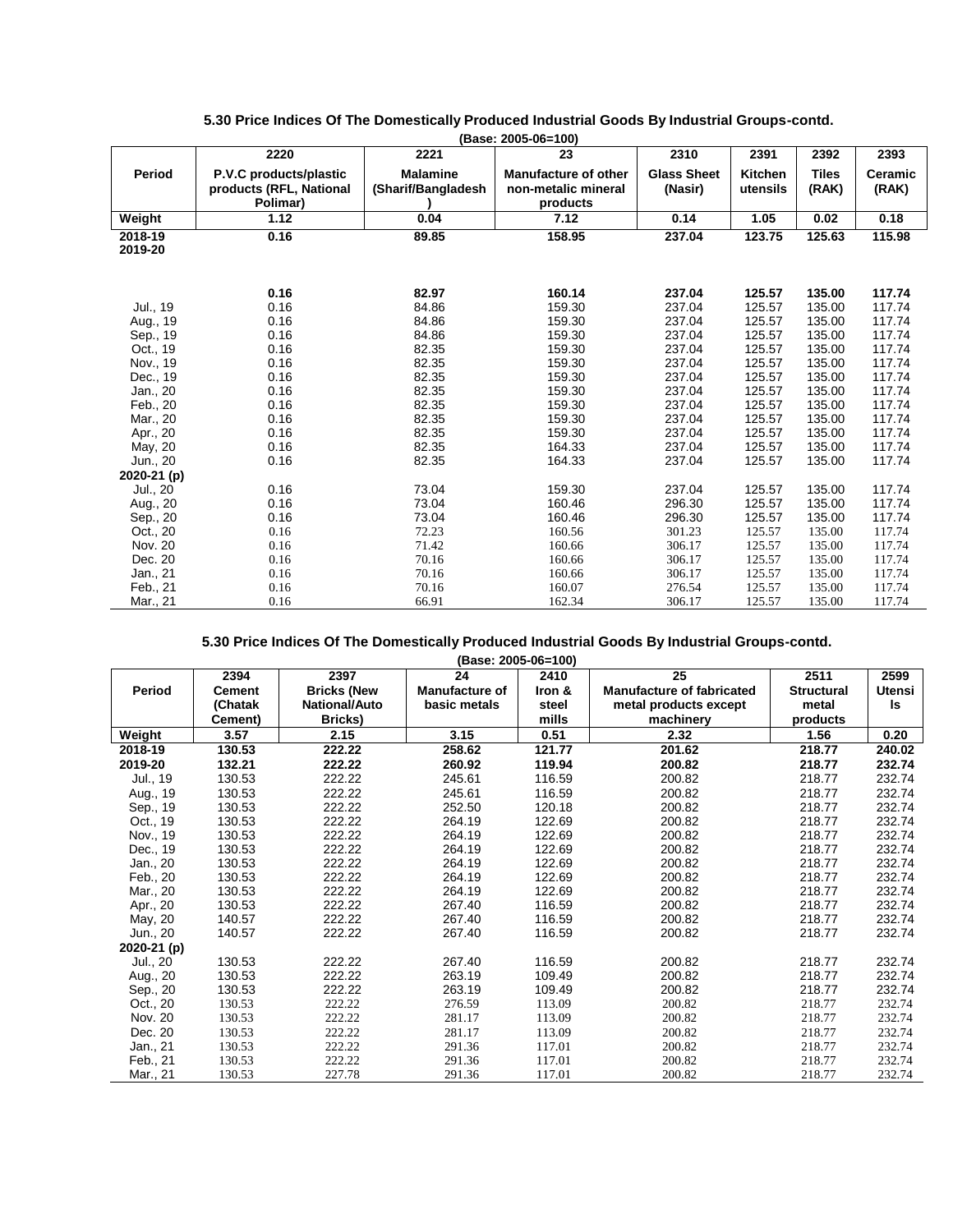|             | 2599              | 26                    | 2630            | 27                 | 2710                        | 2720            | 2732               |
|-------------|-------------------|-----------------------|-----------------|--------------------|-----------------------------|-----------------|--------------------|
| Period      | Other             | <b>Manufacture of</b> | communication   | <b>Manufacture</b> | <b>Electric Motors,</b>     | <b>Batterie</b> | Wires &            |
|             | <b>Fabricated</b> | computer, electronic  | equipments (TV, | of electrical      | Generators,                 | s               | <b>Cables(Elec</b> |
|             | metal             | and optical products  | Telephone)      | equipment          | transformers /              |                 | .)                 |
|             | products          | (Computer Source)     |                 |                    | <b>Electrical apparatus</b> |                 |                    |
| Weight      | 0.56              | 0.15                  | 0.15            | 0.73               | 0.20                        | 0.12            | 0.12               |
| 2018-19     | 140.10            | 138.57                | 138.57          | 541.73             | 167.65                      | 140.00          | 291.92             |
| 2019-20     | 139.39            | 137.43                | 137.43          | 547.92             | 167.65                      | 139.99          | 291.92             |
| Jul., 19    | 139.39            | 140.42                | 140.42          | 547.92             | 167.65                      | 139.99          | 291.92             |
| Aug., 19    | 139.39            | 140.42                | 140.42          | 547.92             | 167.65                      | 139.99          | 291.92             |
| Sep., 19    | 139.39            | 140.42                | 140.42          | 547.92             | 167.65                      | 139.99          | 291.92             |
| Oct., 19    | 139.39            | 137.80                | 137.80          | 547.92             | 167.65                      | 139.99          | 291.92             |
| Nov., 19    | 139.39            | 140.42                | 140.42          | 547.92             | 167.65                      | 139.99          | 291.92             |
| Dec., 19    | 139.39            | 140.42                | 140.42          | 547.92             | 167.65                      | 139.99          | 291.92             |
| Jan., 20    | 139.39            | 140.42                | 140.42          | 547.92             | 167.65                      | 139.99          | 291.92             |
| Feb., 20    | 139.39            | 140.42                | 140.42          | 547.92             | 167.65                      | 139.99          | 291.92             |
| Mar., 20    | 139.39            | 140.42                | 140.42          | 547.92             | 167.65                      | 139.99          | 291.92             |
| Apr., 20    | 139.39            | 128.46                | 128.46          | 547.92             | 167.65                      | 139.99          | 291.92             |
| May, 20     | 139.39            | 135.18                | 135.18          | 547.92             | 167.65                      | 139.99          | 291.92             |
| Jun., 20    | 139.39            | 124.36                | 124.36          | 547.92             | 167.65                      | 139.99          | 291.92             |
| 2020-21 (p) |                   |                       |                 |                    |                             |                 |                    |
| Jul., 20    | 139.39            | 129.52                | 129.52          | 541.44             | 167.65                      | 138.96          | 253.53             |
| Aug., 20    | 139.39            | 123.32                | 123.32          | 542.12             | 170.15                      | 138.96          | 253.53             |
| Sep., 20    | 139.39            | 129.52                | 129.52          | 542.12             | 170.15                      | 138.96          | 253.53             |
| Oct., 20    | 139.39            | 129.52                | 129.52          | 542.12             | 170.15                      | 138.96          | 253.53             |
| Nov. 20     | 139.39            | 129.52                | 129.52          | 542.12             | 170.15                      | 138.96          | 253.53             |
| Dec. 20     | 139.39            | 129.58                | 129.58          | 539.89             | 170.15                      | 125.39          | 253.53             |
| Jan., 21    | 139.39            | 129.58                | 129.58          | 539.89             | 170.15                      | 125.39          | 253.53             |
| Feb., 21    | 139.39            | 129.58                | 129.58          | 539.89             | 170.15                      | 125.39          | 253.53             |
| Mar., 21    | 139.39            | 129.58                | 129.58          | 539.89             | 170.15                      | 125.39          | 253.53             |

#### **5.30 Price Indices Of The Domestically Produced Industrial Goods By Industrial Groups-contd.**

|             |                 |                   |                 | (Base: 2005-06=100)  |                       |          |                       |
|-------------|-----------------|-------------------|-----------------|----------------------|-----------------------|----------|-----------------------|
|             | 2740            | 2750              | 28              | 2826                 | 29                    | 2910     | 30                    |
| Period      | <b>Electric</b> | <b>Electrical</b> | Manufacture of  | <b>Machinery for</b> | <b>Manufacture of</b> | Assemble | <b>Manufacture of</b> |
|             | Lamps           | appliances        | machinery and   | Textile, apparel     | motor                 | of Motor | other transport       |
|             |                 | /Domestic         | equipment n.e.c | and leather          | vehicles, trailers    | vehicles | equipment             |
|             |                 | appliances        |                 | production           | and semi trailers     |          |                       |
| Weight      | 0.12            | 0.17              | 0.18            | 0.18                 | 0.13                  | 0.13     | 0.73                  |
| 2018-19     | 2430.36         | 108.59            | 111.72          | 111.72               | 93.87                 | 93.87    | 190.07                |
| 2019-20     | 2467.79         | 108.74            | 110.70          | 110.70               | 91.62                 | 91.62    | 190.09                |
| Jul., 19    | 2467.79         | 108.74            | 112.09          | 112.09               | 91.62                 | 91.62    | 190.07                |
| Aug., 19    | 2467.79         | 108.74            | 92.21           | 92.21                | 91.62                 | 91.62    | 190.07                |
| Sep., 19    | 2467.79         | 108.74            | 112.22          | 112.22               | 91.62                 | 91.62    | 190.08                |
| Oct., 19    | 2467.79         | 108.74            | 112.29          | 112.29               | 91.62                 | 91.62    | 190.08                |
| Nov., 19    | 2467.79         | 108.74            | 112.41          | 112.41               | 91.62                 | 91.62    | 190.09                |
| Dec., 19    | 2467.79         | 108.74            | 112.45          | 112.45               | 91.62                 | 91.62    | 190.09                |
| Jan., 20    | 2467.79         | 108.74            | 112.45          | 112.45               | 91.62                 | 91.62    | 190.09                |
| Feb., 20    | 2467.79         | 108.74            | 112.45          | 112.45               | 91.62                 | 91.62    | 190.09                |
| Mar., 20    | 2467.79         | 108.74            | 112.45          | 112.45               | 91.62                 | 91.62    | 190.09                |
| Apr., 20    | 2467.79         | 108.74            | 112.45          | 112.45               | 91.62                 | 91.62    | 190.09                |
| May, 20     | 2467.79         | 108.74            | 112.45          | 112.45               | 91.62                 | 91.62    | 190.09                |
| Jun., 20    | 2467.79         | 108.74            | 112.49          | 112.49               | 91.62                 | 91.62    | 190.09                |
| 2020-21 (p) |                 |                   |                 |                      |                       |          |                       |
| Jul., 20    | 2467.79         | 108.74            | 112.61          | 112.61               | 91.62                 | 91.62    | 190.10                |
| Aug., 20    | 2467.79         | 108.74            | 112.61          | 112.61               | 91.62                 | 91.62    | 190.10                |
| Sep., 20    | 2467.79         | 108.74            | 112.61          | 112.61               | 91.62                 | 91.62    | 190.10                |
| Oct., 20    | 2467.79         | 108.74            | 112.61          | 112.61               | 91.62                 | 91.62    | 190.10                |
| Nov. 20     | 2467.79         | 108.74            | 112.61          | 112.61               | 91.62                 | 91.62    | 190.10                |
| Dec. 20     | 2467.79         | 108.74            | 112.61          | 112.61               | 91.62                 | 91.62    | 190.10                |
| Jan., 21    | 2467.79         | 108.74            | 112.61          | 112.61               | 91.62                 | 91.62    | 190.10                |
| Feb., 21    | 2467.79         | 108.74            | 112.61          | 112.61               | 91.62                 | 91.62    | 190.10                |
| Mar., 21    | 2467.79         | 108.74            | 112.61          | 112.61               | 91.62                 | 91.62    | 190.10                |